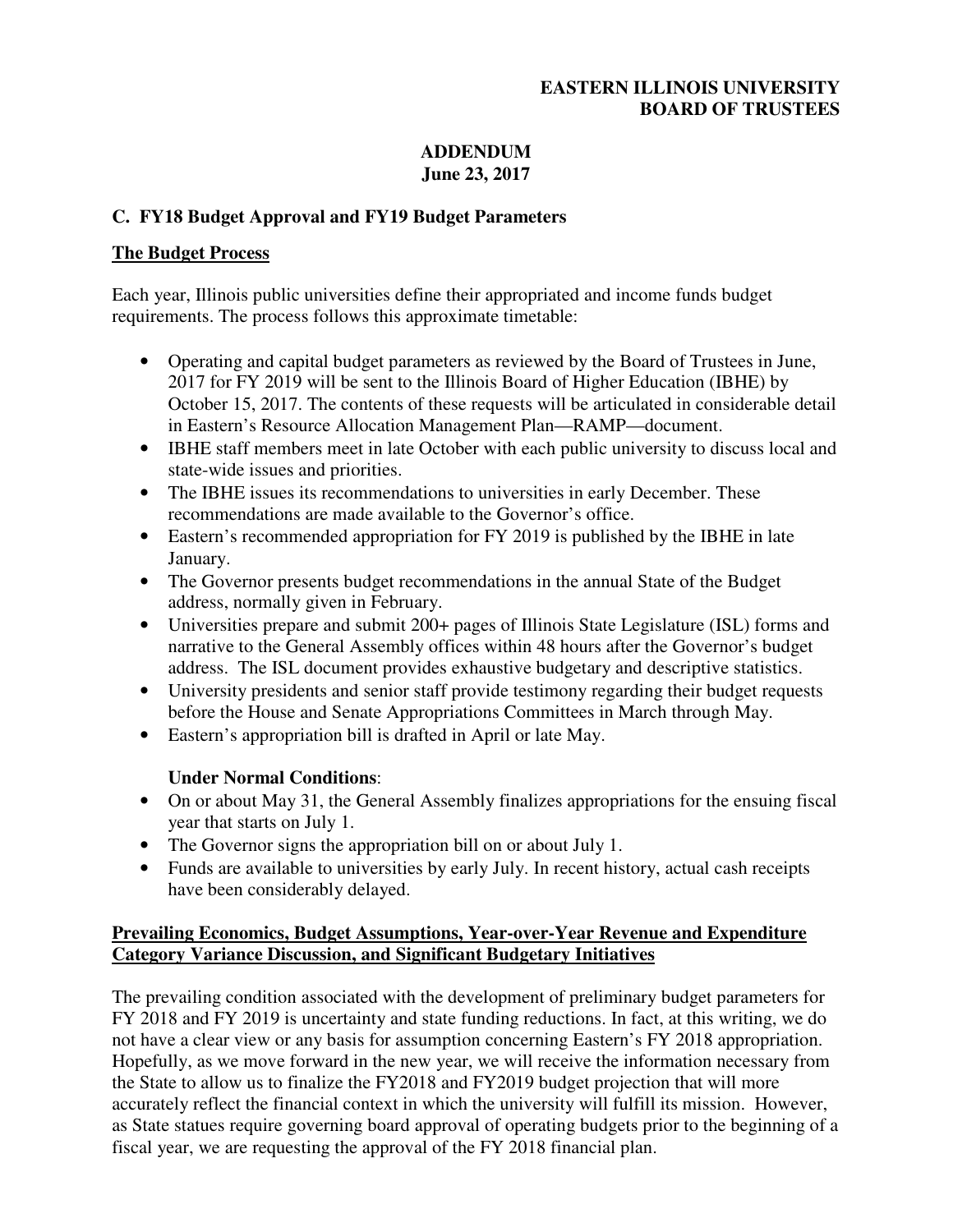#### FY 2015 THRU FY 2018

#### **TABLE 1. REVENUES, EXPENDITURES, AND FUND BALANCES** (All Amounts in Thousands)  **FY15 FY16 FY17 FY18 \* FUND SOURCE ACTUAL ACTUAL ESTIMATED BUDGET DOLLARS PERCENT OPERATING FUNDS:**Appropriated/Income Funds:A. State Appropriations 42,902.9 12,456.5 31,804.0 36,529.3 4,725.3 14.9% $-7.9%$ B. Tuition and Fees 67,377.2 64,711.6 56,253.5 51,829.6 (4,423.9) -7.9% $-68.2%$ C. Misc Inc (includes excess funds) 506.00 158.6 314.5 100.0 (214.5) -68.2%  $6 -5.0\%$ D. Waivers (12,288.2) (11,865.3) (10,412.2) (9,891.6) 520.6 $0.8%$ Total Appropriated, Tuition and Fees 98,497.8 65,461.5 77,959.9 78,567.3 607.4 0.8% $-0.5%$ Deduct Expenditures $\frac{103,880.9}{(5,383.0)}$  90,262.0 78,996.8 78,567.3 (429.5) -0.5% $0 \qquad \qquad$  -100.0% E. Net Suplus (Deficit) (5,383.0) (24,800.5) (1,037.0) - 1,037.0Non-Appropriated RevenuesH. Student Fees21,717.9<br>17.746.7 21,420.1 19,029.7 18,727.3 (302.4) -1.6% $-12.3%$ I. Federal (Pell, SEOG) and Other Grants 17,245.3 15,386.1 13,490.4 (1,895.7) -12.3% $-23.3%$ J. Gifts $3,660.4$  2,030.5 2,218.0 1,701.0 (517.0) -23.3% $-12.1%$ K. Other Income 4,393.5 2,252.8 2,495.4 2,193.0 (302.4) -12.1% $-0.1%$ L. Housing and Dining Services 26,785.5 25,175.9 20,097.1 20,067.8 (29.3) -0.1% $-1.0%$ M. Sales and Services 9,172.99,107.8 7,909.3 7,827.6 (81.7) -1.0%  $-4.7%$ Total Non-Appropriated Revenues 83,476.9 77,232.4 67,135.6 64,007.1 (3,128.5) -4.7% $-2.2\%$ Deduct Expenditures 79,902.4 74,932.8 65,478.5 64,007.1 (1,471.4) -2.2% $-100.0\%$ N. Net Surplus (Deficit) 3,574.5 2,299.6 1,657.1 - (1,657.1) -100.0%**ALL OPERATING FUNDS:**O. Revenues 181,974.7 142,693.9 145,095.5 142,574.4 (2,521.1) -1.7% $-1.3%$ P. Expenditures183,783.3<br>(1,808.6) 3 165,194.8 144,475.3 142,574.4 (1,900.9) -1.3%  $-100.0\%$ Q. Net Surplus (Deficit) $(22,500.9)$  620.2 - (620.2) -100.0%**FY18 VS FY17**

\*Note that FY18 Budgeted Expenditures on Table 1 are preliminary since State Appropriations have yet to be finalized.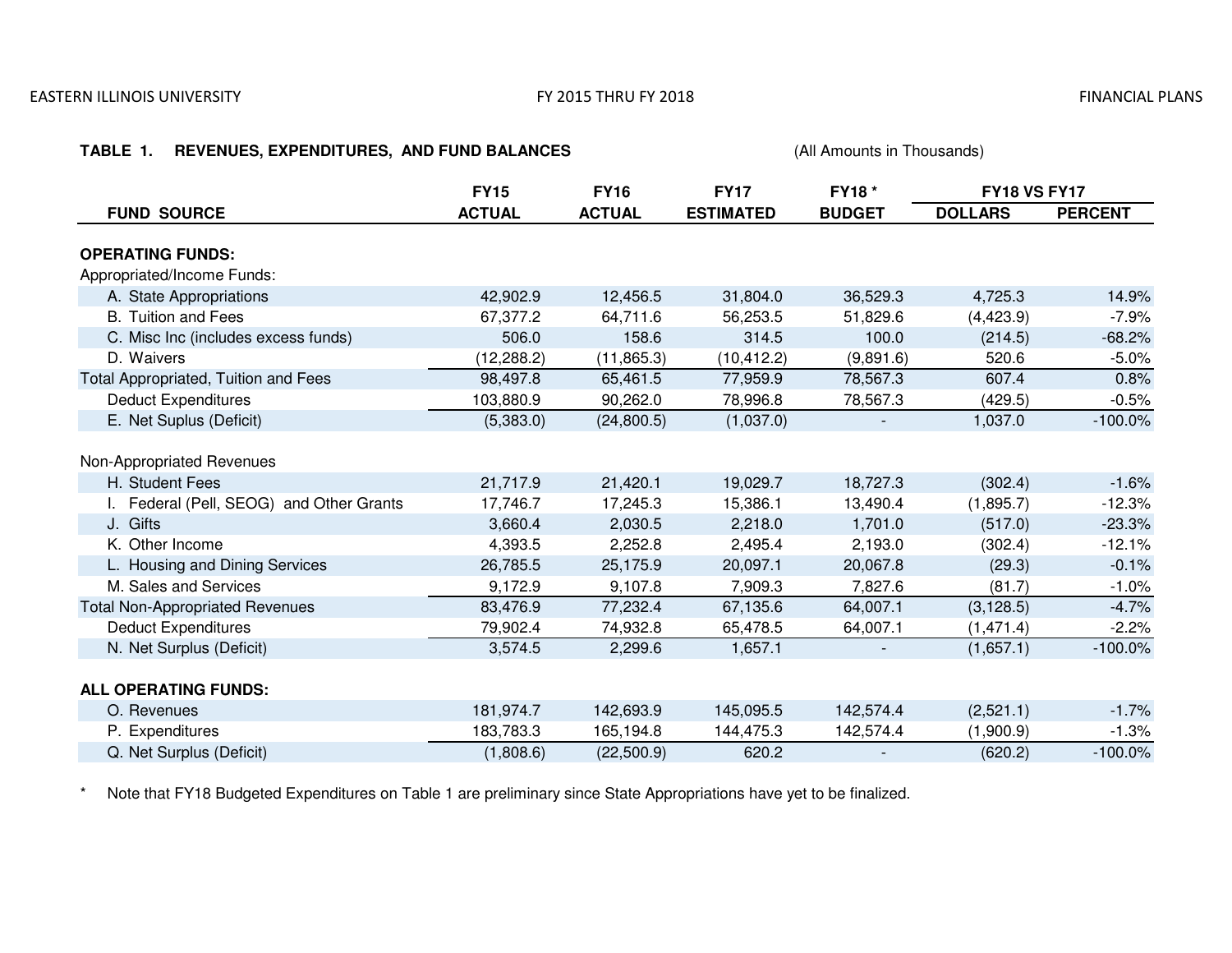#### **TABLE 2. SUMMARY OF BUDGETED EXPENDITURES -- ALL FUNDS**

(All Amounts in Thousands)

|                                     | <b>FY15</b>         | <b>FY16</b>         | <b>FY17</b>         | <b>FY18*</b>        |                     |            |
|-------------------------------------|---------------------|---------------------|---------------------|---------------------|---------------------|------------|
|                                     | <b>ACTUAL</b>       | <b>ACTUAL</b>       | <b>ESTIMATED</b>    | <b>BUDGETED</b>     | <b>FY18 VS FY17</b> |            |
| <b>Expenditure Class</b>            | <b>EXPENDITURES</b> | <b>EXPENDITURES</b> | <b>EXPENDITURES</b> | <b>EXPENDITURES</b> | <b>DOLLARS</b>      | %          |
|                                     |                     |                     |                     |                     |                     |            |
| <b>Personnel Services</b>           | 105,949.5           | 94,209.0            | 84,059.9            | 83,355.4            | (704.5)             | $-0.8%$    |
| <b>Contractual Services</b>         | 12,232.8            | 10,569.2            | 9,420.7             | 9,388.5             | (32.2)              | $-0.3%$    |
| <b>Computer Software</b>            | 2,176.3             | 2,079.9             | 1,947.2             | 1,922.2             | (25.0)              | $-1.3%$    |
| Equipment                           | 1,440.0             | 469.9               | 819.7               | 592.6               | (227.1)             | $-27.7%$   |
| Interest and Principal              | 6,727.6             | 8,163.6             | 2,222.2             | 1,392.2             | (830.0)             | $-37.4%$   |
| <b>Library Books</b>                | 1,453.0             | 1,216.2             | 1,262.9             | 1,225.8             | (37.1)              | $-2.9%$    |
| Permanent Improvements              | 1,611.4             | 994.8               | 1,292.5             | 1,108.9             | (183.6)             | $-14.2%$   |
| Repairs and Maintenance             | 1,875.4             | 1,123.7             | 1,301.0             | 1,496.3             | 195.3               | 15.0%      |
| Scholarships and Awards             | 24,181.3            | 23,272.7            | 19,900.3            | 19,125.5            | (774.8)             | $-3.9%$    |
| Commodities                         | 4,005.2             | 3,038.0             | 2,846.2             | 2,924.8             | 78.6                | 2.8%       |
| Telecommunications                  | 820.4               | 675.6               | 577.5               | 572.9               | (4.6)               | $-0.8%$    |
| Travel                              | 1,208.7             | 707.1               | 561.9               | 555.3               | (6.6)               | $-1.2%$    |
| <b>Utilities</b>                    | 11,318.7            | 9,833.7             | 11,384.5            | 11,998.0            | 613.5               | 5.4%       |
| <b>Purchase for Resale</b>          | 4,964.6             | 4,403.0             | 3,646.0             | 3,607.7             | (38.3)              | $-1.1\%$   |
| Transfers to reserves               | 3,454.0             | 4,383.0             | 2,955.4             | 3,308.3             |                     | 0.0%       |
| <b>Excess Funds</b>                 | 364.2               | 55.5                | 277.5               | 0.0                 | (277.5)             | $-100.0\%$ |
| <b>Total All Funds Expenditures</b> | 183,783.3           | 165,194.8           | 144,475.3           | 142,574.4           | (2, 253.8)          | $-1.6%$    |

\* Note that FY18 Budgeted Expenditures on Table 3 are preliminary since State Appropriations have yet to be finalized.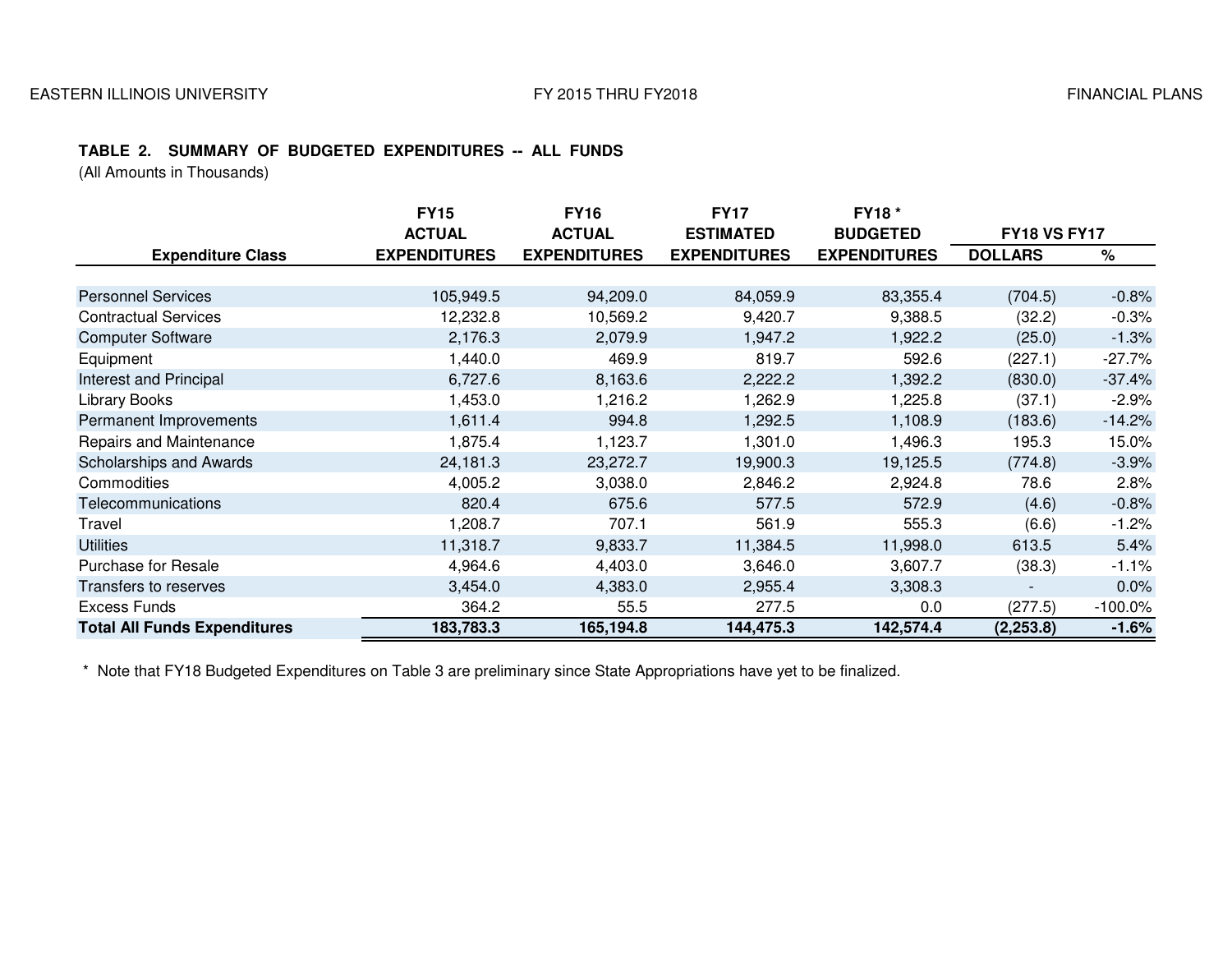#### FY 2015 THRU FY2018 FINANCIAL PLANS

## **TABLE 3. SUMMARY OF BUDGETED EXPENDITURES -- STATE APPROPRIATED and TUITION INCOME FUNDS**

(All Amounts in Thousands)

|                                        | <b>FY15</b>         | <b>FY16</b>              | <b>FY17</b>         | FY18 *                   |                          |            |
|----------------------------------------|---------------------|--------------------------|---------------------|--------------------------|--------------------------|------------|
|                                        | <b>ACTUAL</b>       | <b>ACTUAL</b>            | <b>ESTIMATED</b>    | <b>BUDGETED</b>          | <b>FY18 VS FY17</b>      |            |
| <b>Expenditure Class</b>               | <b>EXPENDITURES</b> | <b>EXPENDITURES</b>      | <b>EXPENDITURES</b> | <b>EXPENDITURES</b>      | <b>DOLLARS</b>           | $\%$       |
|                                        |                     |                          |                     |                          |                          |            |
| <b>Personnel Services</b>              | 80,088.1            | 69,955.5                 | 60,738.3            | 60,467.5                 | (270.8)                  | $-0.4%$    |
| <b>Contractual Services</b>            | 3,347.5             | 2,696.4                  | 1,989.7             | 1,993.8                  | 4.1                      | 0.2%       |
| <b>Computer Software</b>               | 1,318.9             | 922.0                    | 980.1               | 950.0                    | (30.1)                   | $-3.1%$    |
| Equipment                              | 552.2               | 77.3                     | 65.5                |                          | (65.5)                   | $-100.0\%$ |
| Interest and Principal                 | 0.1                 | $\overline{\phantom{a}}$ | $\blacksquare$      | $\overline{\phantom{a}}$ |                          | $0.0\%$    |
| <b>Library Books</b>                   | 1,409.0             | 1,182.6                  | 1,222.5             | 1,185.8                  | (36.7)                   | $-3.0%$    |
| Permanent Improvements                 | 786.4               | 47.4                     |                     | $\overline{\phantom{0}}$ | $\overline{\phantom{a}}$ | 0.0%       |
| Repairs and Maintenance                | 662.1               | 325.9                    | 300.3               | 300.3                    | 0.0                      | 0.0%       |
| Scholarships and Awards                | 7,068.3             | 7,143.7                  | 6,153.3             | 5,845.7                  | (307.6)                  | $-5.0%$    |
| Commodities                            | 1,285.7             | 641.3                    | 525.6               | 525.7                    | 0.1                      | 0.0%       |
| Telecommunications                     | 458.8               | 387.5                    | 327.4               | 322.0                    | (5.4)                    | $-1.7%$    |
| Travel                                 | 670.1               | 311.2                    | 192.7               | 200.0                    | 7.3                      | 3.8%       |
| <b>Utilities</b>                       | 5,699.6             | 4,998.5                  | 5,501.5             | 5,776.5                  | 275.0                    | 5.0%       |
| Transfers to reserves                  | 533.9               | 1,572.8                  | 1,000.0             | 1,000.0                  |                          | $0.0\%$    |
| <b>Total Appropriated Expenditures</b> | 103,880.9           | 90,262.0                 | 78,996.8            | 78,567.3                 | (429.5)                  | $-0.5%$    |

\* Note that FY18 Budgeted Expenditures on Table 3 are preliminary since State Appropriations have yet to be finalized.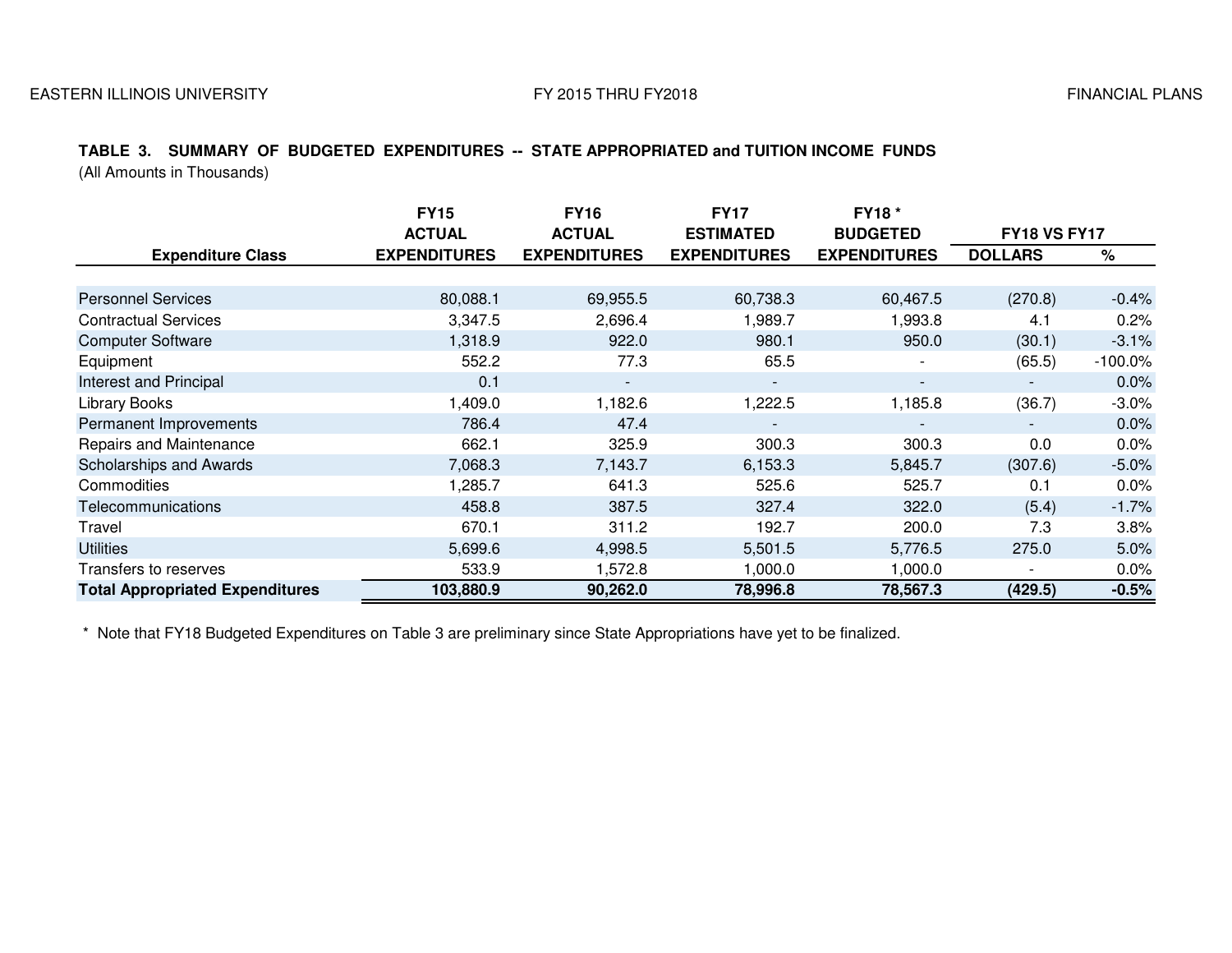#### FY 2015 THRU FY2018 FINANCIAL PLANS

#### **TABLE 4. SUMMARY OF BUDGETED EXPENDITURES -- NON-APPROPRIATED FUNDS**

(All Amounts in Thousands)

|                                            | <b>FY15</b>         | <b>FY16</b>         | <b>FY17</b>         | <b>FY18*</b>        |                     |            |
|--------------------------------------------|---------------------|---------------------|---------------------|---------------------|---------------------|------------|
|                                            | <b>ACTUAL</b>       | <b>ACTUAL</b>       | <b>ESTIMATED</b>    | <b>BUDGETED</b>     | <b>FY18 VS FY17</b> |            |
| <b>Expenditure Class</b>                   | <b>EXPENDITURES</b> | <b>EXPENDITURES</b> | <b>EXPENDITURES</b> | <b>EXPENDITURES</b> | <b>DOLLARS</b>      | %          |
|                                            |                     |                     |                     |                     |                     |            |
| <b>Personnel Services</b>                  | 25,861.4            | 24,253.5            | 23,321.6            | 22,887.9            | (433.7)             | $-1.9%$    |
| <b>Contractual Services</b>                | 8,885.3             | 7,872.8             | 7,431.0             | 7,394.7             | (36.3)              | $-0.5%$    |
| <b>Computer Software</b>                   | 857.4               | 1,157.9             | 967.1               | 972.2               | 5.1                 | 0.5%       |
| Equipment                                  | 887.8               | 392.6               | 754.2               | 592.6               | (161.6)             | $-21.4%$   |
| Interest and Principal                     | 6,727.5             | 8,163.6             | 2,222.2             | 1,392.2             | (830.0)             | $-37.4%$   |
| <b>Library Books</b>                       | 44.0                | 33.6                | 40.4                | 40.0                | (0.4)               | $-1.0%$    |
| Permanent Improvements                     | 825.0               | 947.4               | 1,292.5             | 1,108.9             | (183.6)             | $-14.2%$   |
| Repairs and Maintenance                    | 1,213.3             | 797.8               | 1,000.7             | 1,196.0             | 195.3               | 19.5%      |
| Scholarships and Awards                    | 17,113.0            | 16,129.0            | 13,747.0            | 13,279.8            | (467.2)             | $-3.4%$    |
| Commodities                                | 2,719.5             | 2,396.7             | 2,320.6             | 2,399.1             | 78.5                | 3.4%       |
| Telecommunications                         | 361.6               | 288.1               | 250.1               | 250.9               | 0.8                 | 0.3%       |
| Travel                                     | 538.6               | 395.9               | 369.2               | 355.3               | (13.9)              | $-3.8%$    |
| <b>Utilities</b>                           | 5,619.1             | 4,835.2             | 5,883.0             | 6,221.5             | 338.5               | 5.8%       |
| <b>Purchase for Resale</b>                 | 4,964.6             | 4,403.0             | 3,646.0             | 3,607.7             | (38.3)              | $-1.1%$    |
| Transfers to reserves                      | 2,920.1             | 2,810.2             | 1,955.4             | 2,308.3             | 352.9               | 18.0%      |
| <b>Excess Funds</b>                        | 364.2               | 55.5                | 277.5               |                     | (277.5)             | $-100.0\%$ |
| <b>Total Non-Appropriated Expenditures</b> | 79,902.4            | 74,932.8            | 65,478.5            | 64,007.1            | (1, 471.4)          | $-2.2%$    |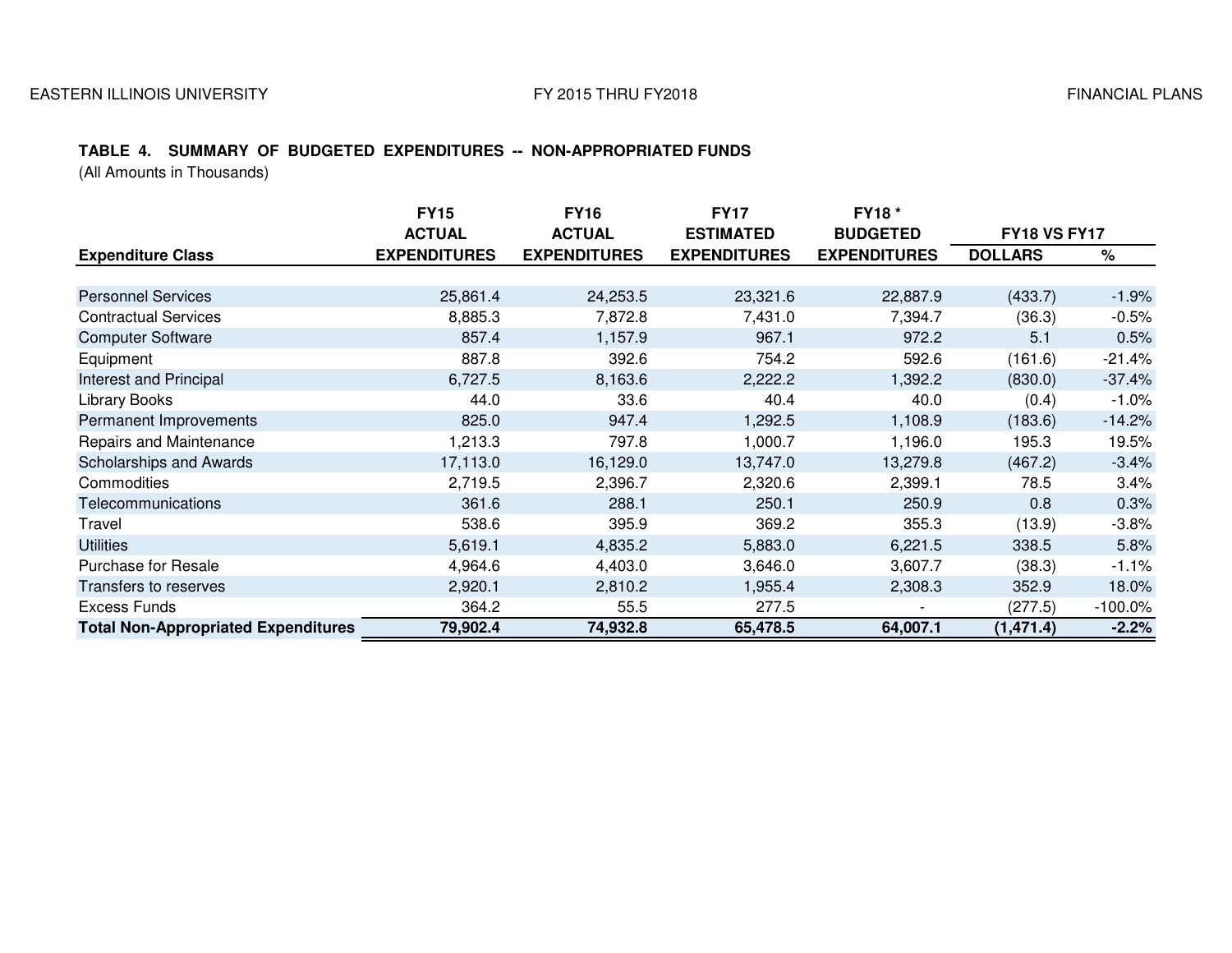#### **Program Priority Requests**

Each year the university requests targeted funds for strategic initiatives. The following Program Priority Requests (PPRs) integrate the IBHE's *Public Agenda for College and Career Success,*  the university's strategic plan adopted in FY 2012, and various criteria of the Performance Funding Model.

IBHE describes its *Public Agenda for College and Career Success* as "the pathway to one Illinois, where all residents have affordable access to high-quality educational opportunities that prepare them for the jobs of the present and the future." The *Public Agenda* was developed at the direction of the General Assembly and was formulated through the "collaboration of literally hundreds of stakeholders in higher education" over a two-year period.

#### **The** *Public Agenda***'s goals for Illinois higher education are:**

- a. Increase Educational Attainment
- b. Ensure College Affordability
- c. Address Workforce Needs
- d. Enhance Economic Growth

#### **The EIU Strategic Plan's Six Strategic Themes embrace the following:**

- a. Academic Excellence
- b. Global Competition and Changing Demographics
- c. Emerging Technologies
- d. Campus and Community Life
- e. Financial Sustainability
- f. Marketing and Communication

#### **Performance Funding Measures:**

In accordance with Public Act 97-320 (HB 1503), performance metrics accomplish the following:

- a. Reward performance of institutions in advancing the success of students who are:
	- o Academically or financially at risk.
	- o First generation students.
	- o Low-income students.
	- o Students traditionally underrepresented in higher education.
- b. Recognize and account for the differentiated missions of institutions of higher education.
- c. Focus on the fundamental goal of increasing completion.
- d. Recognize the unique and broad mission of public community colleges.
- e. Maintain the quality of degrees, certificates, courses, and programs.

The following Program Priority Requests, in support of the *Public Agenda,* the university's strategic objectives, and Performance Funding metrics are submitted to the Board of Trustees as part of the FY 2019 budget parameters.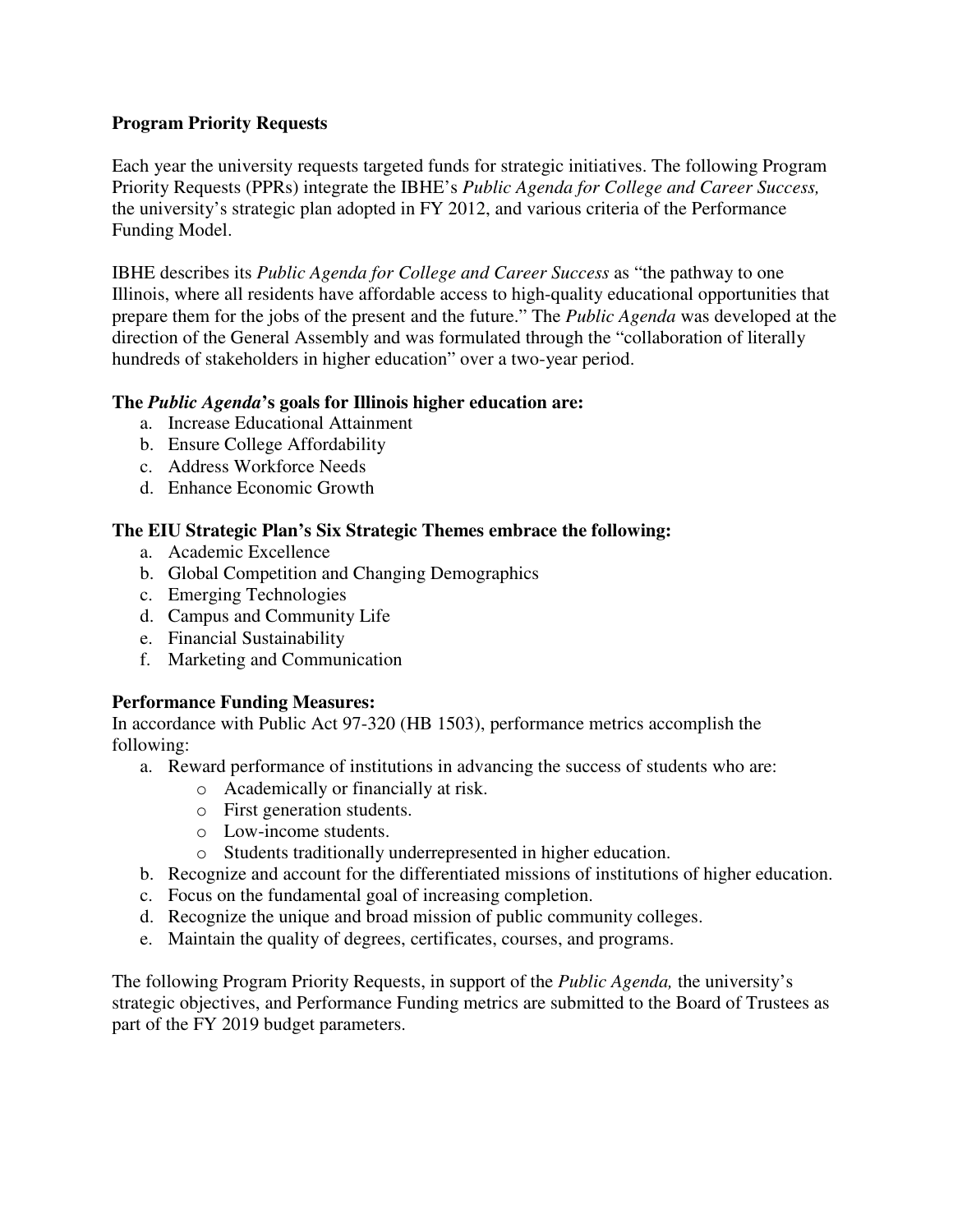## **(Program Priority Requests – continued) Academic Base Support—\$1,650,000**

This PPR provides academic base support to enable the university to recognize and enhance firstchoice programs at the undergraduate and graduate levels. It supports Eastern's Academic Excellence goal by aiding us to create a culture of rigor and to embed integrative learning opportunities systemically in our curricula. It also supports Illinois Public Agenda goals #1 and #3, which call on higher education institutions to increase educational attainment and the number and quality of post-secondary credentials.

In the strategic planning process, faculty, staff, and students established academic excellence as a key priority. One way to implement this directive and to enhance EIU's academic reputation is to identify and support first-choice programs that offer students high-caliber learning opportunities, to apply what they learn, and to secure employment or further their education.

First-choice programs recruit students with exemplary credentials, attracting them because the programs have a proven reputation for:

- 1. Offering a cutting-edge curriculum designed to help students develop and refine the knowledge and skills demanded in the workplace;
- 2. Connecting them to faculty members known for their teaching, research/creative activity, and service;
- 3. Requiring them to work collaboratively with their peers and their teachers; and
- 4. Enriching their academic experience with a diverse array of opportunities that require them to apply, transfer, and reflect on what they learn in the classroom and outside of it, including research projects, internships and practica, study abroad, service learning, and so on.

These characteristics of first-choice programs, in turn, enable graduates to be strong competitors for jobs and graduate school placement.

The funds requested for this academic base support PPR would be directed at three key areas crucial to establishing first-choice programs: providing scholarships to the best students EIU can enroll; retooling curricula to systematically embed integrative learning opportunities and improve the skills employers demand, including communication and problem-solving skills; and provide individualized advising, tutoring, mentoring, research/creative activity, career counseling, and internship and job placement.

In addition to aiding EIU to create a culture of rigor and to enhance its reputation, this request supports *Illinois Public Agenda* goals and performance metrics that call on universities to increase educational attainment and the number and quality of post-secondary credentials.

#### **Budget Detail:**

| 12 Faculty                                   | 800,000 |
|----------------------------------------------|---------|
| 4 Support Staff                              | 160,000 |
| Contractual Services (includes scholarships) | 365,000 |
| Commodities                                  | 50,000  |
| Travel                                       | 25,000  |
| Equipment                                    | 250,000 |
| <b>Total Budget</b>                          |         |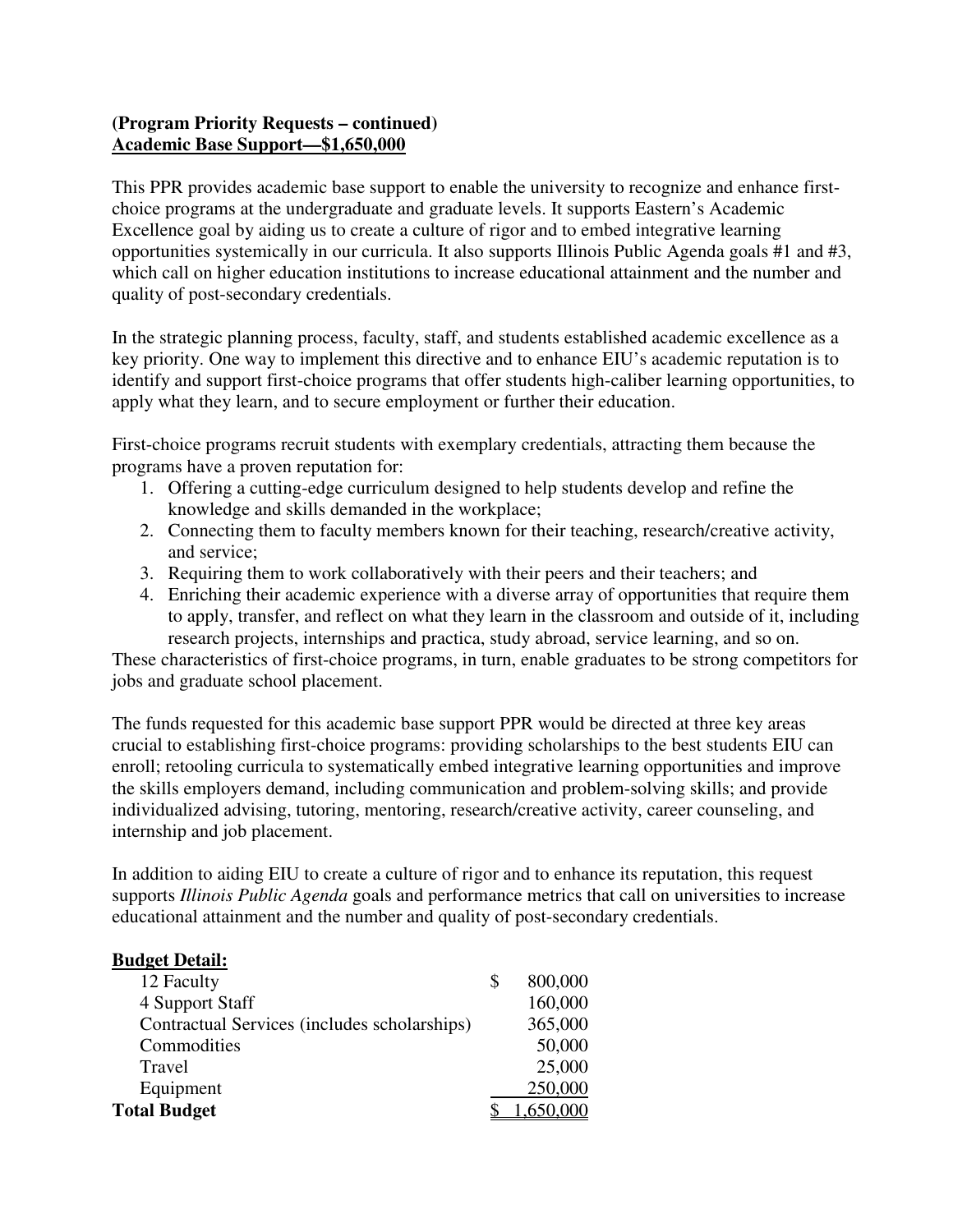## **(Program Priority Requests – continued) Deferred Maintenance—\$1,978,421**

The physical learning environment is critical to student retention. Many of our academic buildings are more than 50 years old and still have their original heating, ventilation and air conditioning (HVAC), plumbing, electrical equipment, doors and windows. This funding request would increase the annual state appropriation for deferred maintenance to approach the annual deferred maintenance target of 2.5% of the Current Replacement Value (CRV) of campus buildings. This assumes the life expectancy of the average instructional/research building system to be 40 years, including carpeting, lights, paint, masonry, heating and air conditioning, plumbing, etc. Some structures last longer than 40 years while others require replacement much sooner. EIU's FY 2016 CRV stood at \$552 million. Therefore, an annual investment of \$13.8 million is necessary to halt additional accumulation of deferred maintenance. This amount is simply to slow the growth of deferred maintenance and to keep facilities in a status quo condition. It will not reduce the present accumulated amount, which for FY 2016 was estimated at \$157 million *excluding* utilities infrastructure systems. Presently, the university's funding request is at 0.36% of CRV, or \$1.97 million. This initiative requests that the annual funding level increase to 2.5% of CRV over three years (escalated at a rate of 6% per year). This level is in line with that of other higher education institutions that are considered to be "reasonably funded" for deferred maintenance.

One measure of deferred maintenance needs is called the Facility Condition Index (FCI) and is calculated by dividing the accumulated deferred maintenance by the replacement value (CRV). At last measure, the EIU FCI stands at 28% (\$157 million divided by \$522 million). An ideal target for higher education facilities is an FCI of 5% or less. *An FCI greater than or equal to 15% is considered serious and indicative of a campus in poor condition.* The university tracks and adjusts its estimate of the FCI on an annual basis. If funded, this PPR will help allow the university to gradually reduce the FCI over time.

## **Budget Detail**:

| Permanent Improvements | \$1,978,421  |
|------------------------|--------------|
| <b>Total Budget</b>    | \$ 1,978,421 |

\* Will be updated with June 30th numbers before filing with IBHE in October.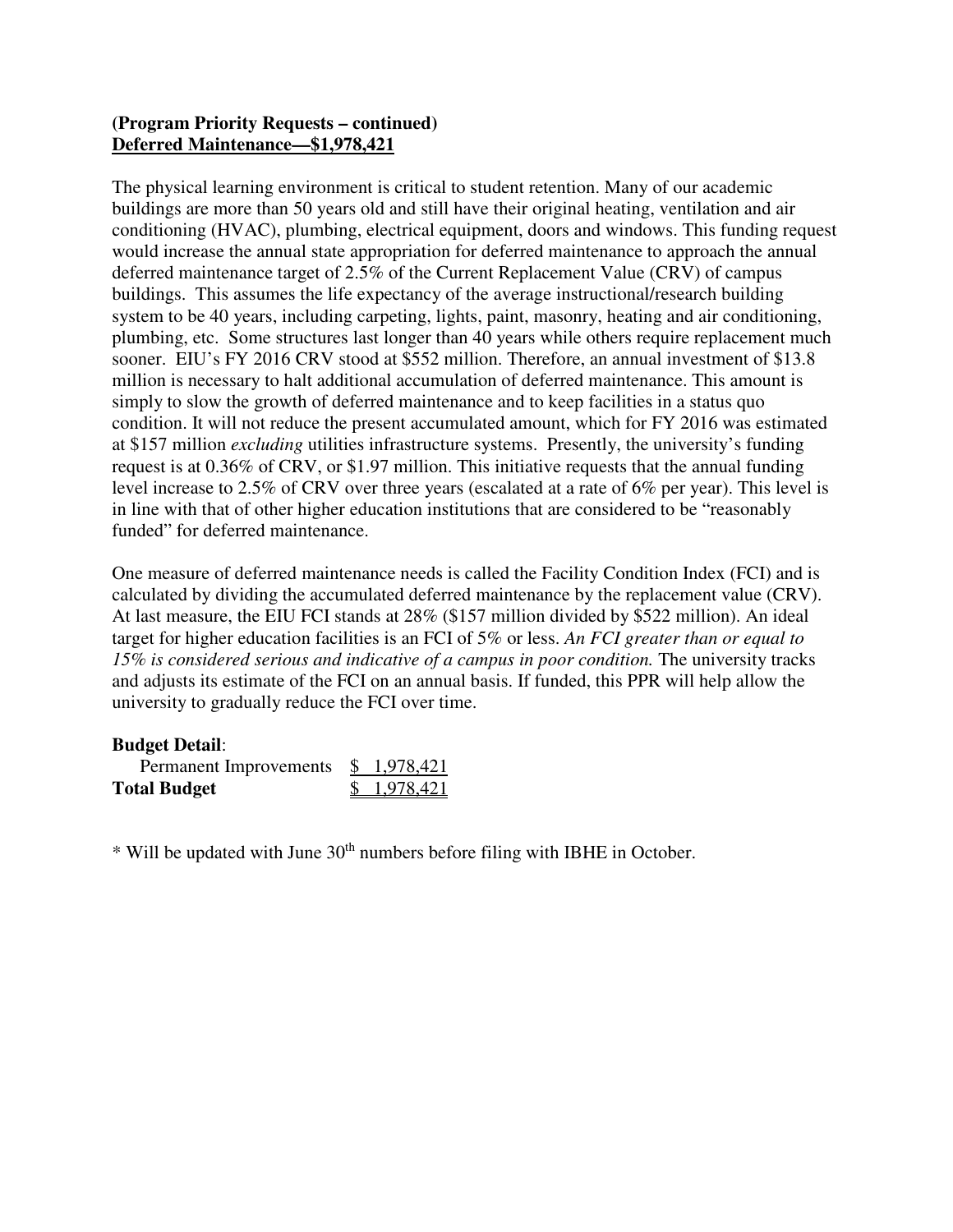#### **(Program Priority Requests – continued) Recruitment and Retention in a Diverse Learning Environment—\$402,000**

This request supports interrelated initiatives to improve the recruitment and retention of a diverse faculty, professional staff, and student body. It also reflects objectives that emerged through the recently completed strategic planning process. This planning process involved a cross-section of members of campus—faculty members, professional staff, students and members of the community—who considered how Eastern may enhance its efforts to respond to the changing demographics of Illinois college students and to prepare all students for global competition.

- Fund instructional materials and enrollment fees in higher education professional development seminars for faculty and staff participants in the University Professional Enrichment Program. This reinstated initiative fosters advancement opportunities for members of our campus, including members of groups who may be underrepresented in leadership positions.
- Design and deliver an enhanced dual career program for the spouses and partners of faculty and professional staff. This program supports the recruitment and retention of highly qualified faculty and professionals to a region of Illinois with increasingly fewer professional employment opportunities.
- Strengthen support services that serve students with significant personal and psychology issues and also those with disabilities.
- Reinstate support for two Visiting Distinguished Faculty Members or Visiting Distinguished Community Leaders who will enrich the campus climate with their knowledge and expertise on the issues affecting members of underrepresented and underserved groups.
- Design and pilot the Student Conflict Intervention teams and the Conflict Resolution Certificate Program for Students.
- Pilot incubator projects designed by student entrepreneurs that contribute to a richer campus climate that heightens student, faculty, and staff engagement and enhances services to members of underrepresented and underserved groups.

| <b>Budget Detail:</b>                             |    |         |
|---------------------------------------------------|----|---------|
| Personnel Services—faculty and professional staff | -S | 360,000 |
| <b>Contractual Services</b>                       |    | 35,000  |
| Instructional materials, commodities              |    | 7.000   |
| <b>Total Budget</b>                               |    | 402,000 |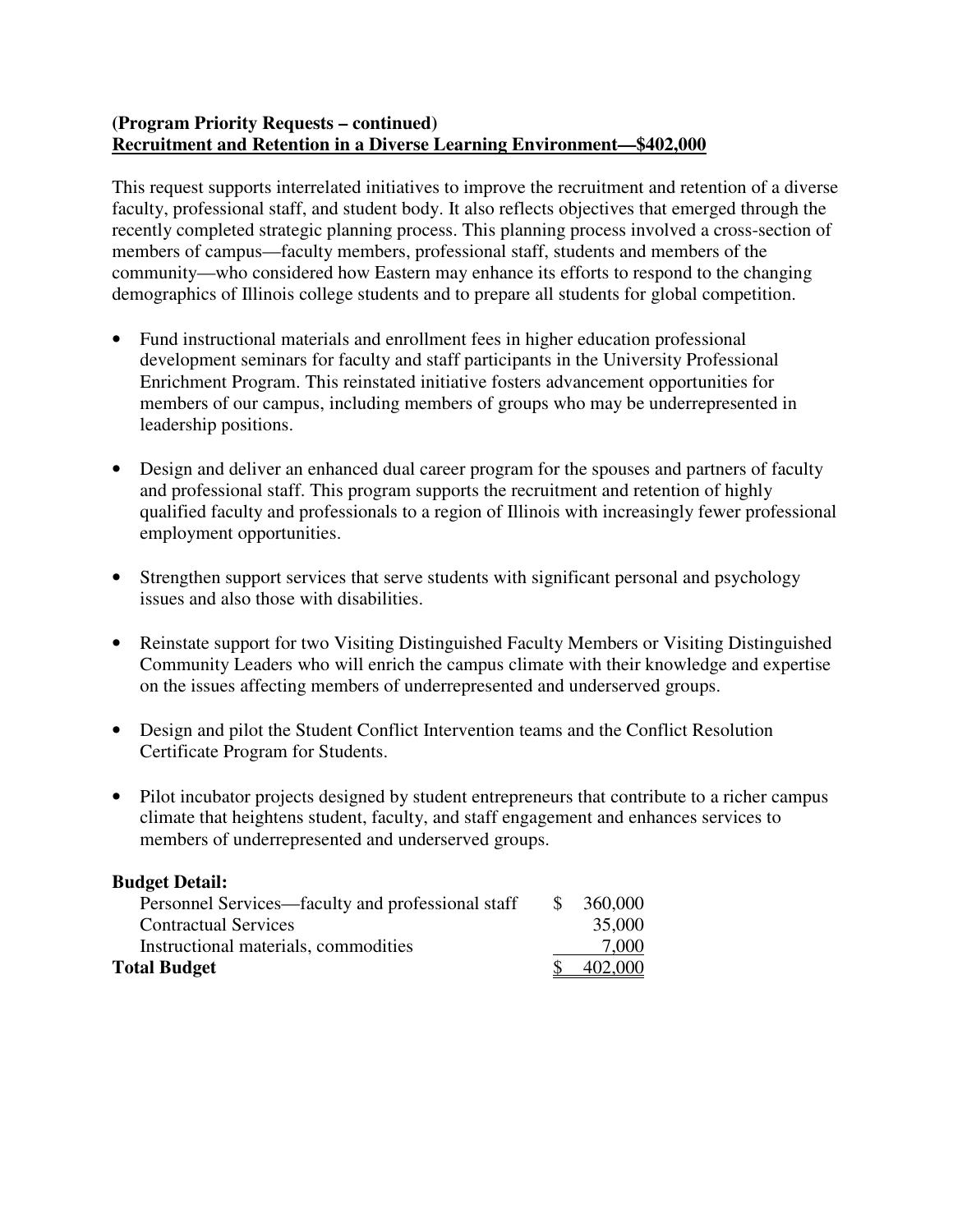#### **(Program Priority Requests – continued) Technology Enhancements—\$2,000,000**

Three compelling mandates support this funding request: the elimination of a repeated audit finding requiring an off-site data security center for disaster recovery; the creation of a virtual desktop infrastructure; and increasing the density of campus wireless access points.

For several years, the Office of the Auditor General has cited EIU for not having a backup site for its data center. The only affordable move thus far towards remedying this situation has been to find space in existing buildings on campus to house backup data disks (SAN) connected to the main data center via fiber cables. A facility off-campus however would be more desirable. The space would require new computing and network equipment (redundant switches, servers and SAN disks) and an electrical and HVAC upgrade to handle the load. In addition, a backup generator would also be a requirement for a practical fallback site.

This funding request would also support the creation of a virtual desktop infrastructure (VDI). VDI would enable the university to host desktop operating systems within a virtual machine running on servers housed within the ITS data center. Students, faculty and staff would be able to access their virtual desktops at any location or using any machine, always receiving the same experience.

Demand for multimedia-capable high-speed network access for students in classrooms, labs and residence halls continue to grow rapidly. In its current configuration, the academic wireless network in the buildings will not be able to sustain more than two classrooms per access point. The density of the existing access points will need to be quadrupled to meet the anticipated classroom demand.

| <b>Budget Detail:</b> |    |           |
|-----------------------|----|-----------|
| Commodities           | S. | 600,000   |
| Equipment             |    | 1,400,000 |
| <b>Total Budget</b>   |    | 2,000,000 |